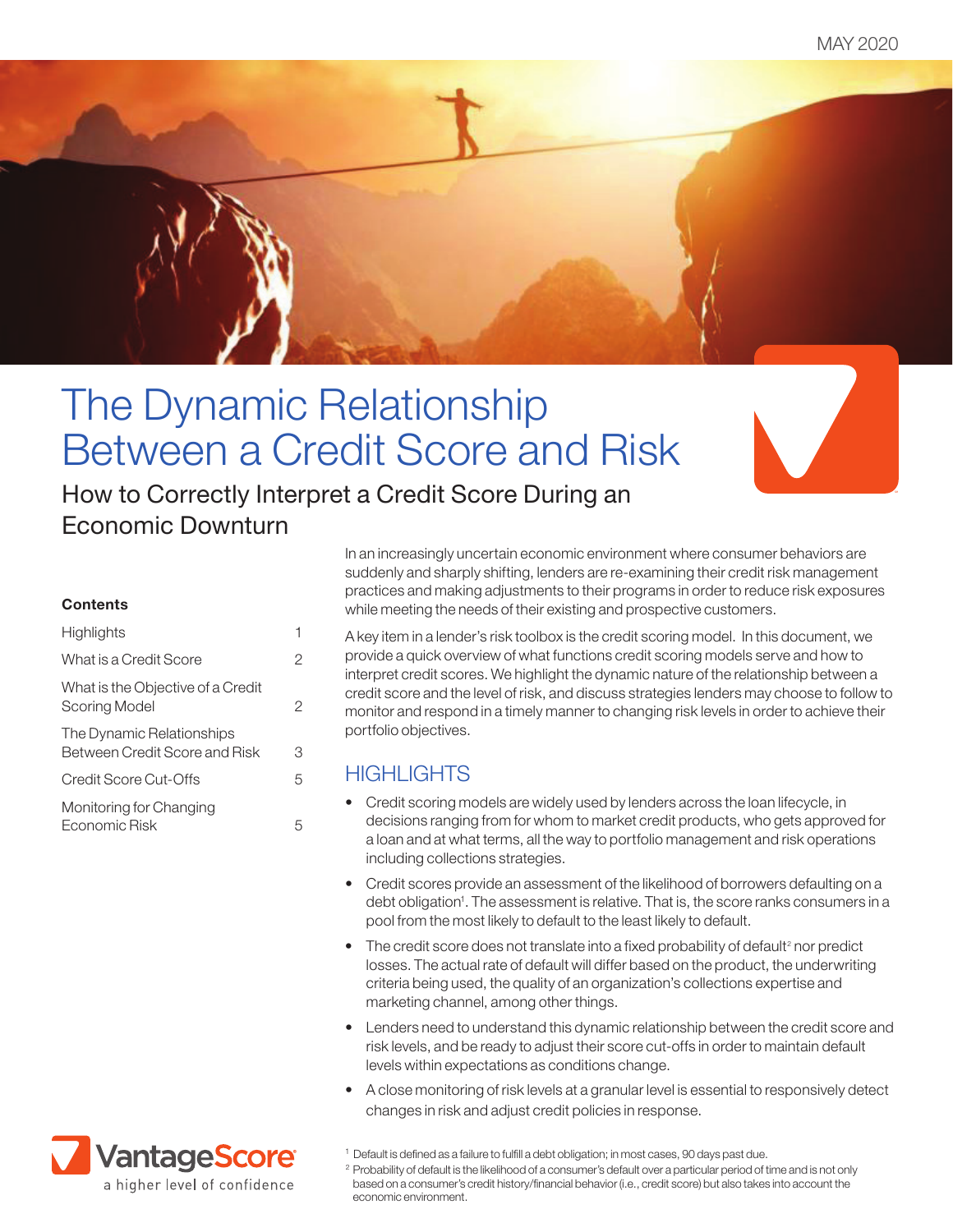## WHAT IS A CREDIT SCORE?

A credit score is a measurement of risk which provides an assessment of the likelihood that a consumer may fall significantly behind on a payment obligation over a certain period of time (e.g., become 90 days or more delinquent). The score is derived from a mathematical algorithm, or model, based typically on certain information available in a consumer's credit report. Credit reports are maintained by the three national Credit Reporting Companies (CRCs), Equifax, Experian and TransUnion, and contain information about credit accounts, revolving lines of credit, inquiries for new credit, collections and public records such as judgments, bankruptcies and tax liens.<sup>3</sup>

Financial institutions use credit scoring models, like VantageScore® , along with other information to make various credit decisions. Credit scoring models are also used widely in designing account management strategies, such as credit line management or retention programs, as well as in back-end risk management activities.

Credit scoring models are built on historical data samples, where the observations are meant to be representative of the more recent economic trends, lending practices and consumer behaviors. In addition to generic credit scoring models such as VantageScore, there are different types of custom models that may target a specific loan product, such as an auto loan or mortgage. Many financial institutions also build custom scoring models that are designed specifically for their portfolios.

## WHAT IS THE OBJECTIVE OF A CREDIT SCORING MODEL?

The objective of a credit scoring model is to accurately differentiate consumers who are more likely to default on their debt obligations from those who are not. The score assigned to a consumer represents the relative risk of that particular consumer compared with the broader pool of consumers who are being assessed.

Typically, the models are designed such that a higher score denotes a lower level of relative risk (a score range of 300-850 is commonly used in generic credit scoring models). An effective scoring model consistently assigns lower scores to consumers who present a higher risk, and higher scores to consumers who are lower risk.

When the score distributions of consumers who eventually default over the measured timeframe (or "bads") are compared to the score distributions of consumers who do not default (or "goods"), the two score distributions look similar to what is displayed in Figure 1 below:



#### FIGURE 1: Credit Score Distributions – Defaults vs No Defaults

Models that are effective in discriminating between higher and lower risk consumers will result in score distributions for "goods" and "bads" that are significantly different.

Not all credit scoring models include collections and public records. The VantageScore 3.0 and VantageScore 4.0 models maintain credit scoring accuracy and predictive power - without lowering risk standards - by removing tax liens, civil judgements, medical and non-medical collections from credit files. For more information, read the whitepaper "Negative Data Suppression and Impacts on Credit Score Models".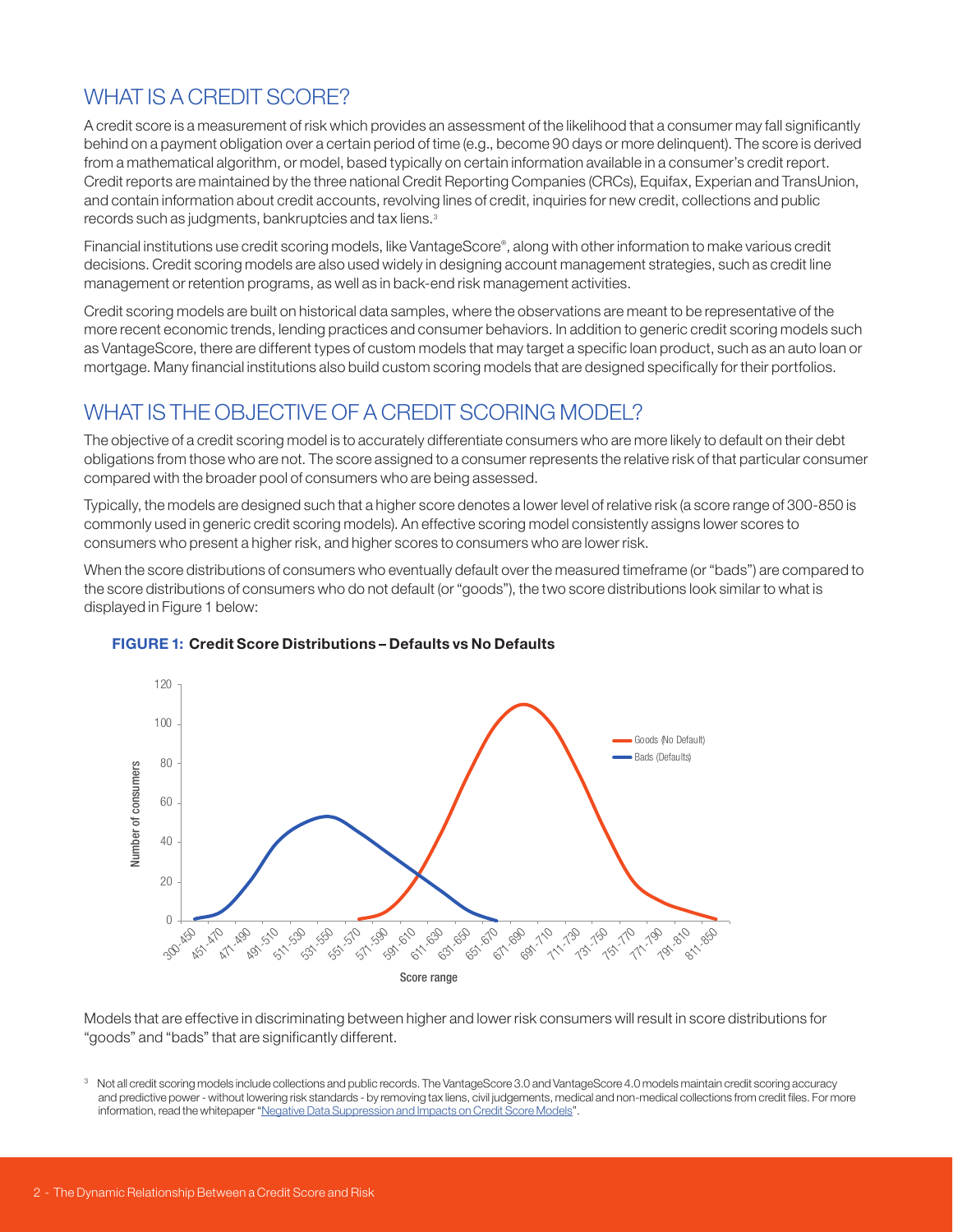An effective model will provide a monotonic relationship – one that doesn't increase nor decrease - between the score and actual default rates. Further, the steeper slope of the curve that represents the score-to-default relationship, the stronger the underlying model performance is; whereas, a flat line will imply a completely ineffective model. Figure 2 represents such a relationship where the actual default rates, as measured by 90+ days delinquency, are plotted for each corresponding credit score interval. The model displayed here appears to be highly effective in separating risk.



FIGURE 2: Score-to-Default Rate (90+ Days Delinquent in 24 months) Relationship Score -to- Default Relationship

## THE DYNAMIC RELATIONSHIP BETWEEN CREDIT SCORE AND RISK

 A robust model maintains its effectiveness over time in rank ordering consumers based on their relative risk. Further, if the model is built on sufficiently large and representative samples, it can accurately assess risk across different credit products. In other words, a score of 600 always suggests a higher level of risk than a 700 and a lower level of risk than a 500, regardless of when this assessment is made and for what type of credit product. It is important to note, however, that the absolute levels of risk, or the percentage of defaulting consumers in a given score range, may fluctuate.

Key factors that lead to fluctuations over time in absolute levels of risk include macro conditions, such as unemployment rate, level of economic activity and interest rates. As the recent Great Recession (2007-2010) experience reminds us, consumers' ability to keep up with their debt obligations and the hierarchy of their payments (i.e., which payment obligations they choose to meet given limited financial capacity) may change as their financial health diminishes due to adverse economic conditions. In contrast, during periods of economic growth and favorable credit conditions, we see a general reduction in risk levels across the board.

The macroeconomic environment not only impacts the distribution of credit scores (e.g., there may be more consumers with lower credit scores in an unfavorable economic environment), but also the levels of delinquencies and defaults observed for a given credit score. Similar trends may be observed when differences in macroeconomic conditions are taken into account across different regions of the country.

Other factors may also contribute to changes in risk levels over time. For example, underwriting practices may tighten or loosen (reflecting perhaps the condition of the economy, changes in level competition or changes in regulatory regime) which can then lead to differences in the levels of delinquencies or defaults observed for a given score.

A comparison of the score-to-default risk relationship across several national, independent random samples of consumers collected over multiple years illustrates this point very well.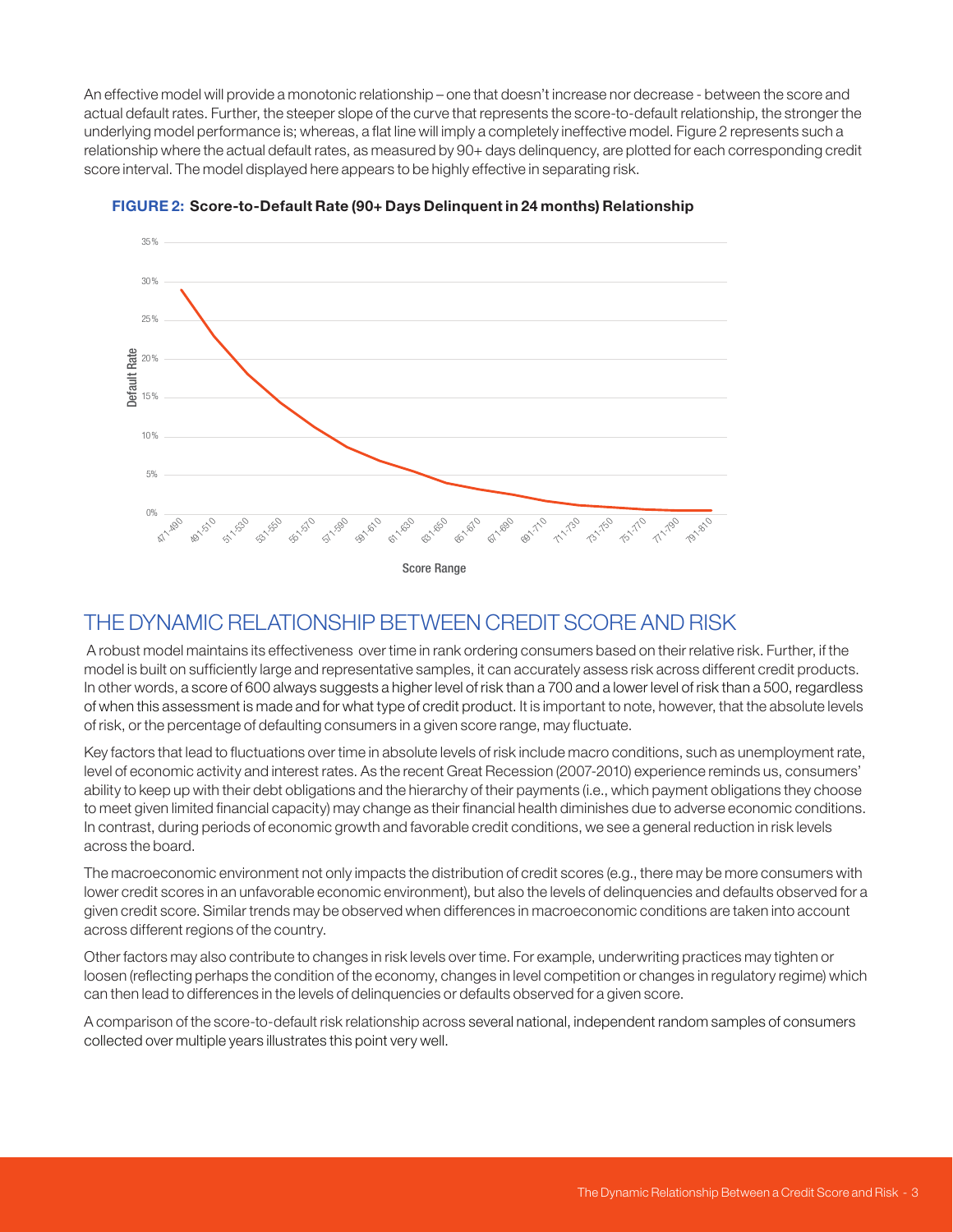Figure 3 depicts the relationship between the levels of credit scores and defaults (as measured by delinquencies of 90 days or more) for new loan originations across different vintages. The same credit scoring model is used at each time period and loans contained in the sample represent a variety of products, including credit card, auto, mortgage, personal loan and other products.

While the strong rank ordering ability of the model over time is visible in the graph, it is clear that the default levels vary from one yearly vintage to the other. The top curve in green represents loans originated in 2008, or at the height of the financial crisis, where observed default rates have up to 200-250% higher risk when compared with loans originated in 2017 using a similar score (gray curve in the graph). For example, a score of 620 would lead to a default rate of 6.63% for 2008 originations, compared with a default rate of 3.57% for 2017 originations. A score-cut of 680 in 2008 would be necessary to achieve the same default experience as a score-cut of 620 would provide in 2017. A sharp decrease in default risk for new originations in 2009 is observed in the graph, likely reflecting the significant tightening in underwriting standards.



FIGURE 3: Changes in Score-to-Default Relationship Over Time – New Originations

Figure 4 provides an alternative visualization of the changes in risk levels over time. Here, the default rates over the subsequent 2-year performance windows for three credit score bands are plotted across several vintages of originations from 2003 to 2017. The increased levels of risk for 2006-2008 originations and the subsequent decline and relative stabilization of default rates appear to follow a consistent pattern across score ranges, while the rank ordering across the scores is maintained.



FIGURE 4: Default Rate Changes Over Time for Specific Credit Score Ranges

A similar trend is visible when the score-to-risk relationship is examined for accounts existing at different points in time (Figure 5). Similar to what was observed for originations, the observed default levels were significantly higher for existing loans in 2008 when compared to those in either the pre-crisis or post-crisis years. In fact, the default rate over the next 24 months for loans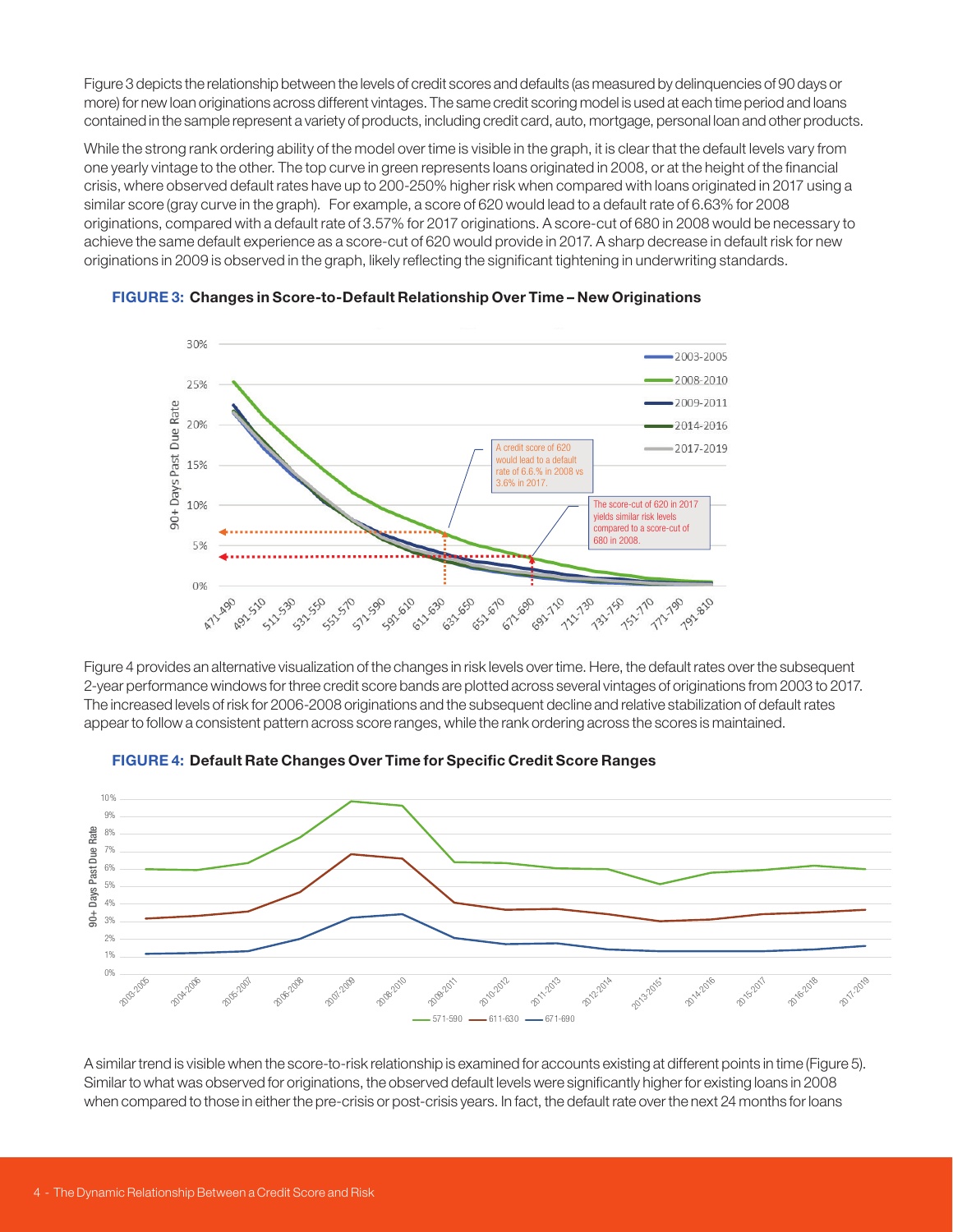existing in 2008 was 6.74% for a score of 620, compared to 3.26% in 2017, representing more than 200% increase. The 2009 levels show the heightened risk levels present in the portfolios during that time period, reflecting the effects of the financial crisis.





Risk levels will also differ depending on the product (for example, an unsecured credit card vs. an auto loan), particular underwriting policies used, product terms and marketing channels. Lenders understand these product and strategyspecific impacts and incorporate them into the design of their lending programs and risk projections.

The bottom line is this: a credit score does not predict the absolute level of risk; it is not designed to do that. At any point in time, the score can be translated into an estimate of risk, based on the various factors impacting risk levels, but this relationship changes meaningfully over time.

## CREDIT SCORE CUT-OFFS

Lenders leverage credit scoring models in different ways as part of their loan originations, underwriting and portfolio management decisions. Typically, a cut-off score is established in line with the institution's risk tolerances, where the cut-off represents the point below which expected risk level is high enough such that credit will not be extended or the consumer will be subject to a different treatment, such as additional risk controls or overlays. Lenders may have multiple cut-off scores in place, each tailored to a specific consumer, portfolio segment or pricing strategies.

Defining the cut-off score value requires detailed analyses of the economic tradeoffs between the marginal benefit (i.e., potential additional revenue) and marginal cost (i.e., the potential of increased credit loss). The score-to-default relationships are evaluated in determining the score cut-off, and, given the dynamic nature of this relationship, close monitoring of risk results and building in forward-looking expectations and scenarios around how those results may change are necessary in setting, or sometimes re-calibrating, the score cut-offs. This is where macroeconomic projections, changes in targeted consumer populations, expected changes in account management strategies, etc., are considered to arrive at estimated future default levels corresponding to various credit score ranges.

## MONITORING FOR CHANGING ECONOMIC TRENDS

As of early 2020, the U.S. economy was experiencing the longest economic expansion in history following the fallout of the Great Recession. Lenders were experiencing favorable credit market conditions, with delinquencies remaining at low and stable levels (Figure 6) and consumer confidence remaining strong. However, with the abrupt and massive slowdown in economic activity experienced in March due to COVID-19, and the significant level of uncertainty regarding how quickly the economy will rebound, how bad unemployment will become and how quickly consumer confidence will recover, it is almost certain that consumer credit risk will exhibit severe deterioration. Even though the current crisis represents a unique and unpredictable source of uncertainty, credit cycles do present themselves with some regularity.